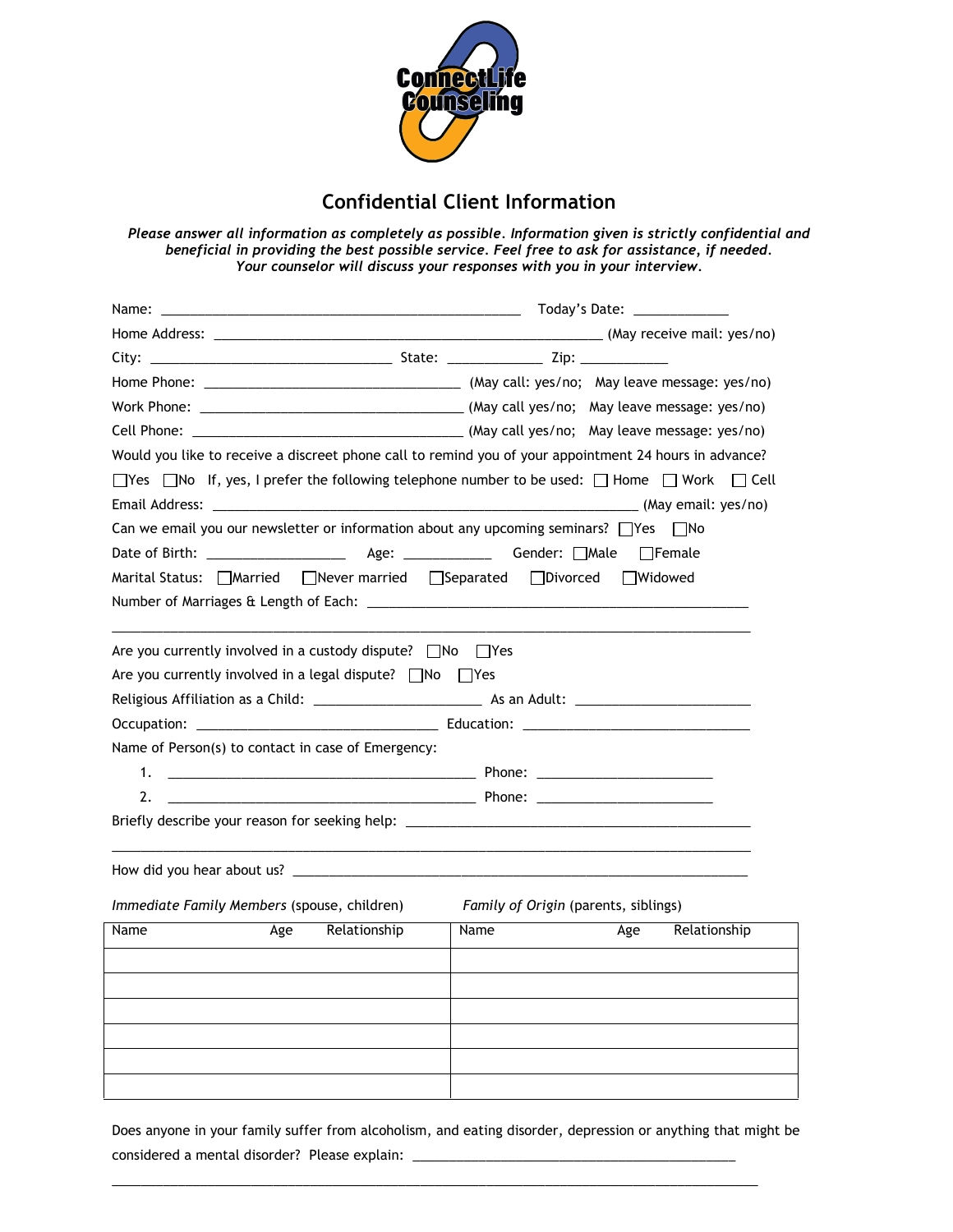## \*MEDICAL INFORMATION\*

| How would you rate your current physical health? □ Excellent □ Good           |  |  | ∏Fair<br>$\Box$ Poor                                                                                                                                                                                                        |  |  |  |
|-------------------------------------------------------------------------------|--|--|-----------------------------------------------------------------------------------------------------------------------------------------------------------------------------------------------------------------------------|--|--|--|
|                                                                               |  |  | Are you currently experiencing any physical problems (e.g. headaches, body aches) $\Box$ Yes $\Box$ No                                                                                                                      |  |  |  |
|                                                                               |  |  |                                                                                                                                                                                                                             |  |  |  |
| List medications you are currently taking:                                    |  |  |                                                                                                                                                                                                                             |  |  |  |
|                                                                               |  |  |                                                                                                                                                                                                                             |  |  |  |
|                                                                               |  |  |                                                                                                                                                                                                                             |  |  |  |
|                                                                               |  |  |                                                                                                                                                                                                                             |  |  |  |
|                                                                               |  |  |                                                                                                                                                                                                                             |  |  |  |
|                                                                               |  |  |                                                                                                                                                                                                                             |  |  |  |
| Past/current suicidal or homicidal thoughts/attempts? Please explain briefly. |  |  |                                                                                                                                                                                                                             |  |  |  |
| Physical/sexual abuse? Please explain briefly.                                |  |  |                                                                                                                                                                                                                             |  |  |  |
|                                                                               |  |  | Have you ever seen a mental health professional (psychiatrist, psychologist, or counselor)? $\Box$ No<br>  Yes<br>If so, do you feel it would be helpful for your counselor to speak with that person? $\Box$ No $\Box$ Yes |  |  |  |
|                                                                               |  |  |                                                                                                                                                                                                                             |  |  |  |
| Have you ever been hospitalized for mental health concerns? △ No △ Yes        |  |  | If yes, please explain briefly (include hospital, doctor's name and dates): ________________________                                                                                                                        |  |  |  |
|                                                                               |  |  |                                                                                                                                                                                                                             |  |  |  |